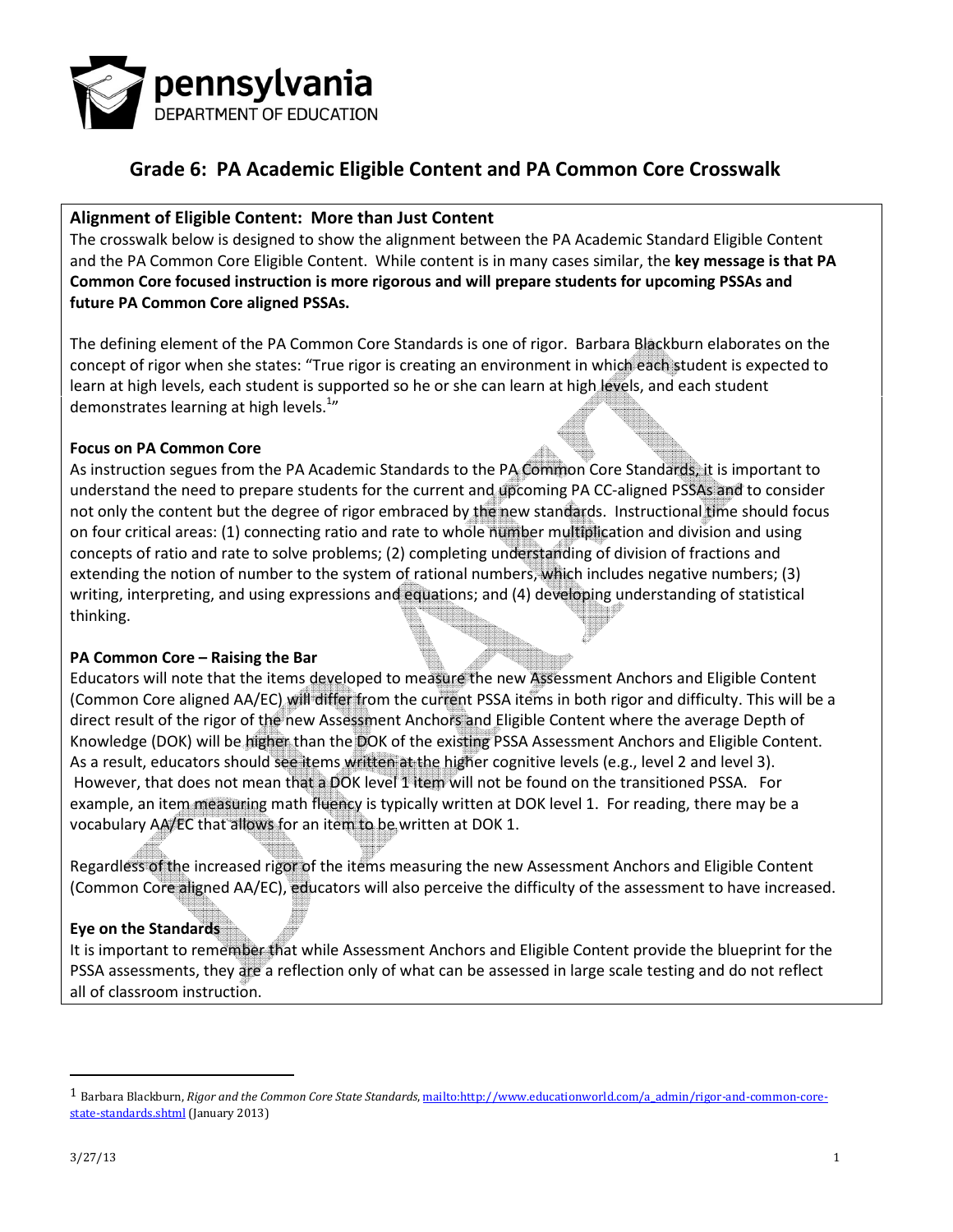

| <b>PA Academic Standards Eligible</b><br><b>Content</b>                                                                                                                 | <b>PA Common Core Standards Eligible</b><br><b>Content</b>                                                                                                                                                                                                                                                                                                                                                                                                                                                                                                    | <b>Comment</b>                                           |
|-------------------------------------------------------------------------------------------------------------------------------------------------------------------------|---------------------------------------------------------------------------------------------------------------------------------------------------------------------------------------------------------------------------------------------------------------------------------------------------------------------------------------------------------------------------------------------------------------------------------------------------------------------------------------------------------------------------------------------------------------|----------------------------------------------------------|
| <b>M6.A Numbers and Operations</b>                                                                                                                                      | M06.A-N The Number System<br>M06.A-R Ratios and Proportional Relationships                                                                                                                                                                                                                                                                                                                                                                                                                                                                                    |                                                          |
| M6.A.1.1.1 Represent common percent's<br>as fractions and/or decimals (e.g., $25\% = \frac{1}{4}$<br>$= .25$ ) – common percent's are 1%, 10%,<br>25%, 50%, 75%, 100%.  | <b>Intentionally Blank</b>                                                                                                                                                                                                                                                                                                                                                                                                                                                                                                                                    | Not specifically addressed in<br>PACCS Eligible Content  |
| M6.A.1.1.2 Convert between fractions<br>and decimals and/or differentiate<br>between a terminating decimal and a<br>repeating decimal.                                  | <b>Intentionally Blank</b>                                                                                                                                                                                                                                                                                                                                                                                                                                                                                                                                    | Not specifically addressed in<br>PACCS Eligible Content  |
| M6.A.1.1.3 Represent a number in<br>exponential form (e.g., 10x10x10=103).                                                                                              | <b>Intentionally Blank</b>                                                                                                                                                                                                                                                                                                                                                                                                                                                                                                                                    | Not specifically addressed in<br>PACCS Eligible Content  |
| M6.A.1.1.4 Represent a mixed number as<br>an improper fraction.                                                                                                         | <b>Intentionally Blank</b>                                                                                                                                                                                                                                                                                                                                                                                                                                                                                                                                    | Not specifically addressed in<br>PACCS Eligible Content  |
| M6.A.1.2.1 Compare and/or order whole<br>numbers, mixed numbers, fractions<br>and/or decimals (do not mix fractions and<br>decimals - decimals through<br>thousandths). | <b>Intentionally Blank</b>                                                                                                                                                                                                                                                                                                                                                                                                                                                                                                                                    | Not specifically addressed in<br>PACCS Eligible Content  |
| M6.A.1.3.1 Find the Greatest Common<br>Factor (GCF) of two numbers (through 50)<br>and/or use the GCF to simplify fractions.                                            | M06.A-N.2.2.1 Find the greatest common factor<br>of two whole numbers less than or equal to 100<br>and the least common multiple of two whole<br>numbers less than or equal to 12.                                                                                                                                                                                                                                                                                                                                                                            | PACCS look for greatest<br>common factor up to 100       |
| M6.A.1.3.2 Find the Least Common<br>Multiple (LCM) of two numbers (through<br>50) and/or use the LCM to find the<br>common denominator of two fractions.                | M06.A-N.2.2.1 Find the greatest common factor<br>of two whole numbers less than or equal to 100<br>and the least common multiple of two whole<br>numbers less than or equal to 12.                                                                                                                                                                                                                                                                                                                                                                            | PACCS look for greatest<br>common factor up to 100       |
| M6.A.1.3.3 Use divisibility rules for 2, 3, 5<br>and/or 10 to draw conclusions and/or<br>solve problems.                                                                | MO6.A-N.1.1.1 Interpret and compute quotients<br>of fractions (including mixed numbers), and solve<br>word problems involving division of fractions by<br>fractions. Example 1: Given a story context for<br>$(2/3) \div (3/4)$ , explain that $(2/3) \div (3/4) = 8/9$<br>because 3/4 of 8/9 is 2/3. (In general,<br>$(a/b) \div (c/d) = (a/b) \times (d/c) = ad/bc$ .) Example 2:<br>How wide is a rectangular strip of land with<br>length 3/4 mi and area 1/2 square mi? Example<br>3: How many 2 1/4-foot pieces can be cut from a<br>15 1/2-foot board? | PACCS moves towards mixed<br>numbers                     |
| M6.A.1.4.1 Model percent's (through<br>100%) using drawings, graphs and/or sets                                                                                         | <b>Intentionally Blank</b>                                                                                                                                                                                                                                                                                                                                                                                                                                                                                                                                    | Not specifically addressed in<br>PACCS Eligible Content. |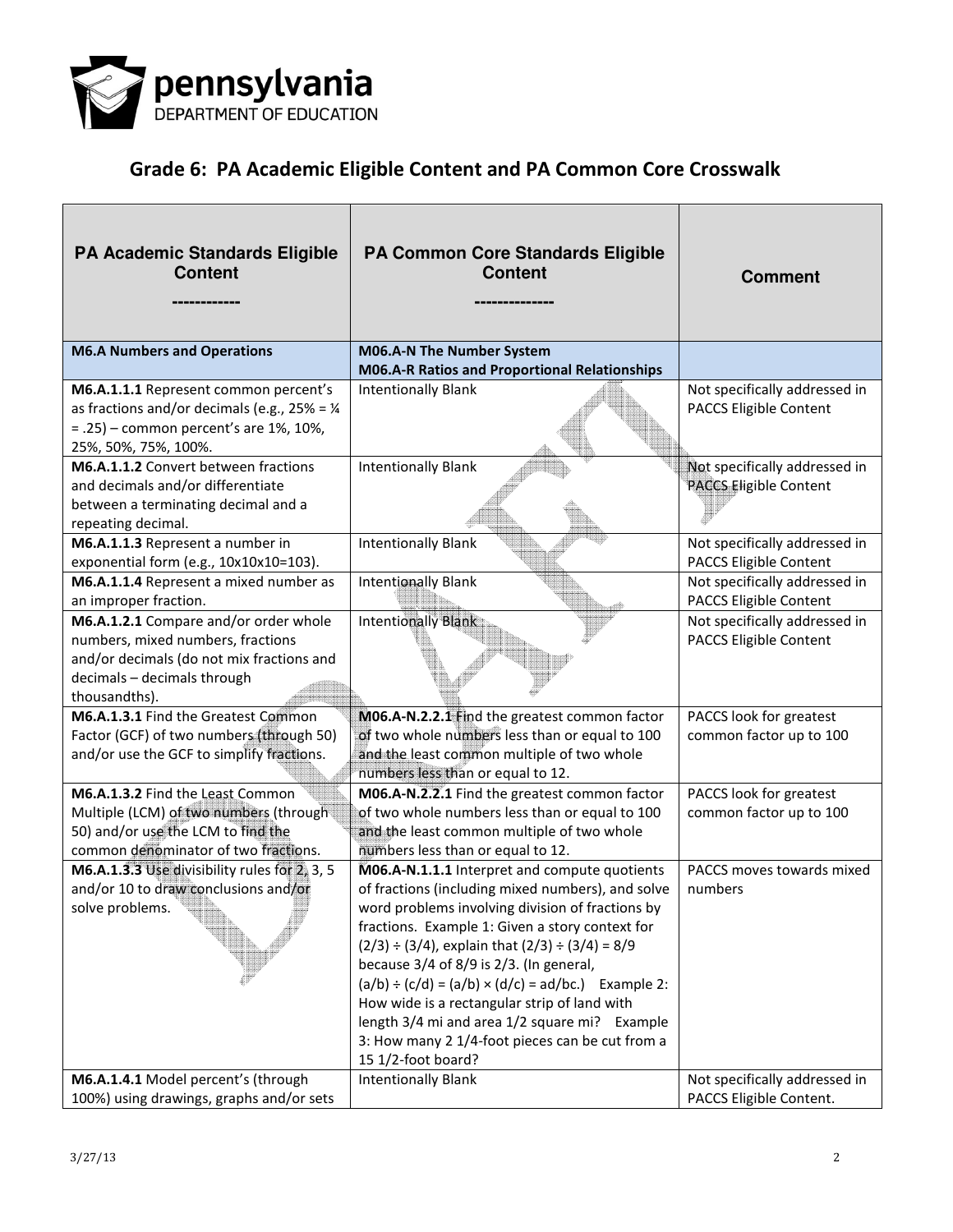

| <b>PA Academic Standards Eligible</b><br><b>Content</b>                                                                                                                                                    | PA Common Core Standards Eligible<br><b>Content</b>                                                                                                                                                                                                                                                                                                                                                                                                                                                                                                                   | <b>Comment</b>                                                                                                                                                                                          |
|------------------------------------------------------------------------------------------------------------------------------------------------------------------------------------------------------------|-----------------------------------------------------------------------------------------------------------------------------------------------------------------------------------------------------------------------------------------------------------------------------------------------------------------------------------------------------------------------------------------------------------------------------------------------------------------------------------------------------------------------------------------------------------------------|---------------------------------------------------------------------------------------------------------------------------------------------------------------------------------------------------------|
| (e.g., circle graph, base ten blocks, etc.).                                                                                                                                                               |                                                                                                                                                                                                                                                                                                                                                                                                                                                                                                                                                                       |                                                                                                                                                                                                         |
| M6.A.2.1.1 Complete equations by using<br>the following properties: associative,<br>commutative, distributive and identity.                                                                                | M06.A-N.2.2.2 Apply the distributive property to<br>express a sum of two whole numbers, 1 through<br>100, with a common factor as a multiple of a<br>sum of two whole numbers with no common<br>factor. Example: Express $36 + 8$ as $4(9 + 2)$ .<br>M06.B-E.1.1.5 Apply the properties of operations<br>to generate equivalent expressions. Example 1:<br>Apply the distributive property to the expression<br>$3(2 + x)$ to produce the equivalent expression 6<br>+ 3x. Example 2: Apply the distributive property<br>to the expression $24x + 18y$ to produce the | PACCS very descriptive of the<br>distributive property                                                                                                                                                  |
|                                                                                                                                                                                                            | equivalent expression $6(4x + 3y)$ . Example 3:<br>Apply properties of operations to $y + y + y$ to<br>produce the equivalent expression 3y.                                                                                                                                                                                                                                                                                                                                                                                                                          |                                                                                                                                                                                                         |
| M6.A.3.1.1 Use estimation to solve<br>problems involving whole numbers and<br>decimals (up to 2-digit divisors and 4<br>operations).                                                                       | Intentionally Blank                                                                                                                                                                                                                                                                                                                                                                                                                                                                                                                                                   | Not specifically addressed in<br>PACCS Eligible Content                                                                                                                                                 |
| M6.A.3.2.1 Solve problems involving<br>operations (+, -, x, 2) with whole numbers,<br>decimals (through thousandths) and<br>fractions (avoid complicated LCDs) =<br>straight computation or word problems. | M06.A-N.2.1.1 Solve problems involving<br>operations $(+, -, \times, +)$ with whole numbers,<br>decimals (through thousandths), straight<br>computation or word problems.                                                                                                                                                                                                                                                                                                                                                                                             | Very similar eligible content                                                                                                                                                                           |
| Intentionally Blank                                                                                                                                                                                        | MO6.A-R.1.1.1 Use ratio language and notation<br>(such as 3 to 4, 3:4, 3/4) to describe a ratio<br>relationship between two quantities. Example 1:<br>$*$ The ratio of girls to boys in a math class is 2:3,<br>because for every 2 girls there are 3 boys."<br>Example 2: "For every five vote's candidate A<br>received, candidate B received four votes."                                                                                                                                                                                                          | Not specifically addressed in<br>PA Academic Standard<br>Eligible Content.<br>In transitioning to PACCS,<br>these specific statements will<br>be assessed and should be<br>addressed.                   |
| <b>Intentionally Blank</b>                                                                                                                                                                                 | M06.A-R.1.1.2 Find the unit rate a/b associated<br>with a ratio a: b (with $b \neq 0$ ), and use rate<br>language in the context of a ratio relationship.<br>Example 1: "This recipe has a ratio of 3 cups of<br>flour to 4 cups of sugar, so there is 3/4 cup of<br>flour for each cup of sugar." Example 2: "We<br>paid \$75 for 15 hamburgers, which is a rate of \$5<br>per hamburger."                                                                                                                                                                           | Not specifically addressed in<br><b>PA Academic Standard</b><br>Eligible Content.<br>In transitioning to PACCS,<br>these specific statements<br>will be assessed and should<br>be explicitly addressed. |
| <b>Intentionally Blank</b>                                                                                                                                                                                 | M06.A-R.1.1.3 Construct tables of equivalent                                                                                                                                                                                                                                                                                                                                                                                                                                                                                                                          | Not specifically addressed in                                                                                                                                                                           |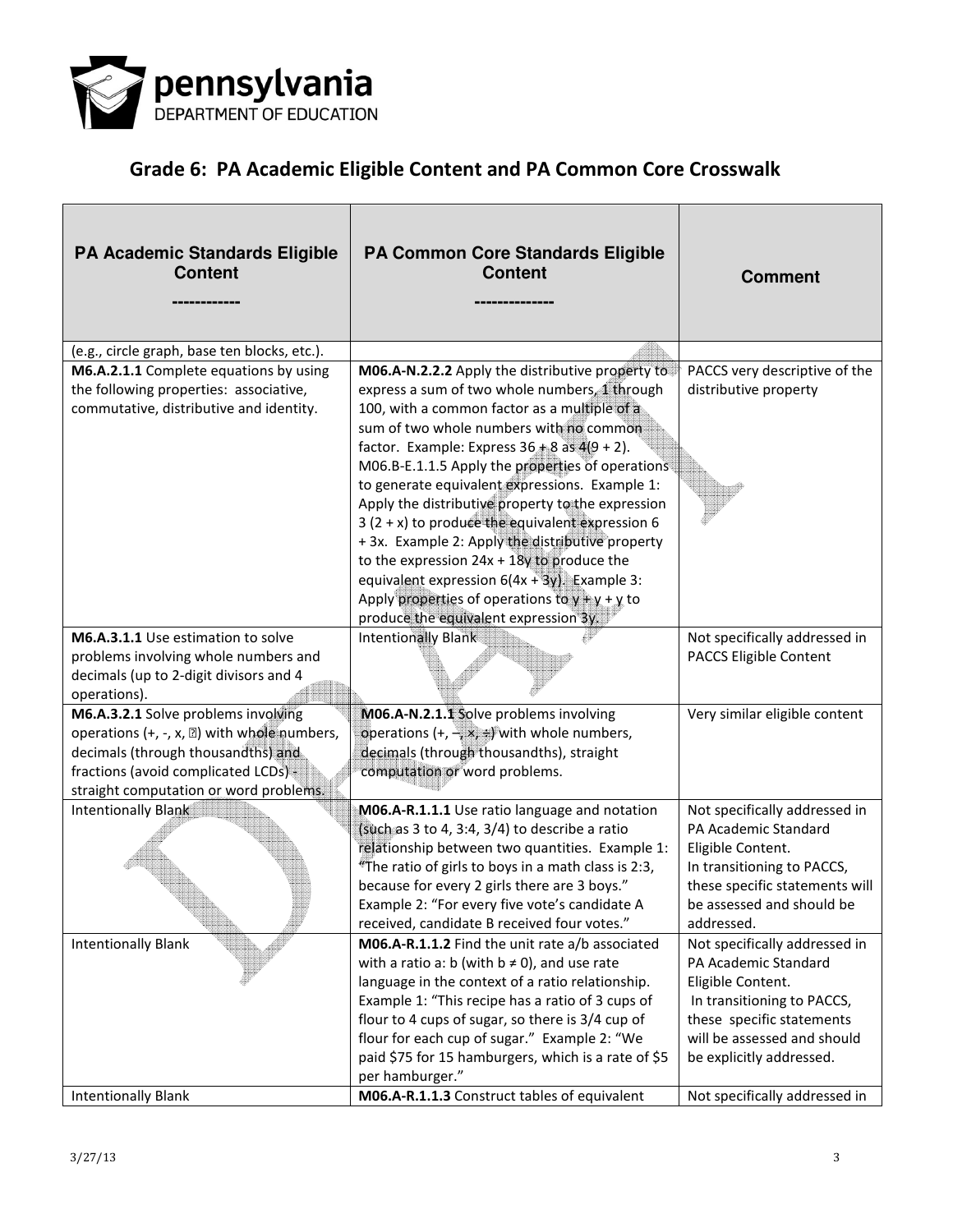

| <b>PA Academic Standards Eligible</b><br><b>Content</b> | PA Common Core Standards Eligible<br><b>Content</b>                                                                                                                                                                                                                                    | <b>Comment</b>                                                                                                                                                                                   |
|---------------------------------------------------------|----------------------------------------------------------------------------------------------------------------------------------------------------------------------------------------------------------------------------------------------------------------------------------------|--------------------------------------------------------------------------------------------------------------------------------------------------------------------------------------------------|
|                                                         | ratios relating quantities with whole-number<br>measurements, find missing values in the tables,<br>and/or plot the pairs of values on the coordinate<br>plane. Use tables to compare ratios                                                                                           | PA Academic Standard<br>Eligible Content.<br>In transitioning to PACCS,<br>these specific statements will<br>be assessed and should be<br>explicitly addressed.                                  |
| <b>Intentionally Blank</b>                              | M06.A-R.1.1.4 Solve unit rate problems including<br>those involving unit pricing and constant speed.<br>Example: If it took 7 hours to mow 4 lawns, then<br>at that rate, how many lawns could be mowed in<br>35 hours? At what rate were lawns being<br>mowed?                        | Not specifically addressed in<br>PA Academic Standard<br>Eligible Content.<br>In transitioning to PACCS,<br>these specific statements will<br>be assessed and should be<br>explicitly addressed. |
| <b>Intentionally Blank</b>                              | M06.A-R.1.1.5 Find a percent of a quantity as a<br>rate per 100 (e.g., 30% of a quantity means<br>30/100 times the quantity); solve problems<br>involving finding the whole, given a part and the<br>percent.                                                                          | Not specifically addressed in<br>PA Academic Standard<br>Eligible Content.<br>In transitioning to PACCS,<br>these specific statements will<br>be assessed and should be<br>explicitly addressed. |
| <b>Intentionally Blank</b>                              | M06.A-N.3.1.1 Represent quantities in real-<br>world contexts using positive and negative<br>numbers, explaining the meaning of 0 in each<br>situation (e.g., temperature above/below zero,<br>elevation above/below sea level, credits/debits,<br>positive/negative electric charge). | Not specifically addressed in<br>PA Academic Standard<br>Eligible Content.<br>In transitioning to PACCS,<br>these specific statements will<br>be assessed and should be<br>explicitly addressed. |
| <b>Intentionally Blank</b>                              | M06.A-N.3.1.2 Determine the opposite of a<br>number and recognize that the opposite of the<br>opposite of a number is the number itself (e.g., -<br>$(-3) = 3$ , and that 0 is its own opposite).                                                                                      | Not specifically addressed in<br>PA Academic Standard<br>Eligible Content.<br>In transitioning to PACCS,<br>these specific statements will<br>be assessed and should be<br>explicitly addressed. |
| <b>Intentionally Blank</b>                              | M06.A-N.3.1.3 Locate and plot integers and<br>other rational numbers on a horizontal or<br>vertical number line; locate and plot pairs of<br>integers and other rational numbers on a<br>coordinate plane.                                                                             | Not specifically addressed in<br>PA Academic Standard<br>Eligible Content.<br>In transitioning to PACCS,<br>these specific statements will<br>be assessed and should be                          |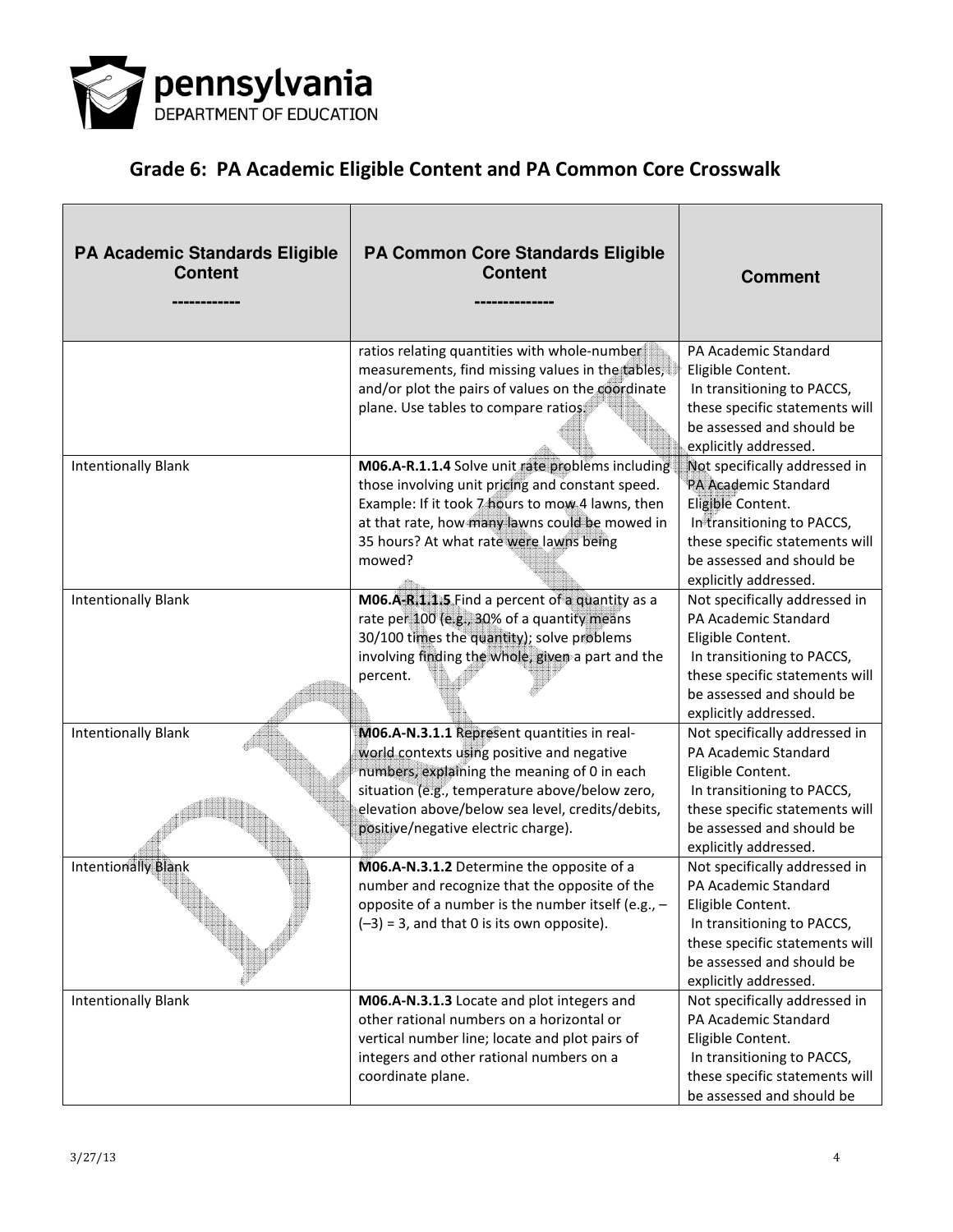

| <b>PA Academic Standards Eligible</b><br><b>Content</b>                                                                                                                                        | <b>PA Common Core Standards Eligible</b><br><b>Content</b>                                                                                                                                                                                                                                                                                                                                                                                 | <b>Comment</b>                                                                                                                                                                                   |
|------------------------------------------------------------------------------------------------------------------------------------------------------------------------------------------------|--------------------------------------------------------------------------------------------------------------------------------------------------------------------------------------------------------------------------------------------------------------------------------------------------------------------------------------------------------------------------------------------------------------------------------------------|--------------------------------------------------------------------------------------------------------------------------------------------------------------------------------------------------|
|                                                                                                                                                                                                |                                                                                                                                                                                                                                                                                                                                                                                                                                            | explicitly addressed.                                                                                                                                                                            |
| <b>Intentionally Blank</b>                                                                                                                                                                     | M06.A-N.3.2.1 Write, interprets, and explains<br>statements of order for rational numbers in real-<br>world contexts. Example: Write -3% > -7% to<br>express the fact that -3°C is warmer than -7°C.                                                                                                                                                                                                                                       | Not specifically addressed in<br>PA Academic Standard<br>Eligible Content.<br>In transitioning to PACCS,<br>these specific statements will<br>be assessed and should be<br>explicitly addressed. |
| <b>Intentionally Blank</b>                                                                                                                                                                     | M06.A-N.3.2.2 Interpret the absolute value of a<br>rational number as its distance from 0 on the<br>number line and as a magnitude for a positive or<br>negative quantity in a real-world situation.<br>Example: For an account balance of -30 dollars,<br>write $[-30] = 30$ to describe the size of the debt<br>in dollars, and recognize that an account balance<br>less than -30 dollars represents a debt greater<br>than 30 dollars. | Not specifically addressed in<br>PA Academic Standard<br>Eligible Content.<br>In transitioning to PACCS,<br>these specific statements will<br>be assessed and should be<br>explicitly addressed. |
| <b>Intentionally Blank</b>                                                                                                                                                                     | M06.A-N.3.2.3 Solve real-world and<br>mathematical problems by plotting points in all<br>four quadrants of the coordinate plane. Include<br>use of coordinates and absolute value to find<br>distances between points with the same first<br>coordinate or the same second coordinate.                                                                                                                                                     | Not specifically addressed in<br>PA Academic Standard<br>Eligible Content.<br>In transitioning to PACCS,<br>these specific statements will<br>be assessed and should be<br>explicitly addressed. |
| <b>M6.B Measurement</b>                                                                                                                                                                        |                                                                                                                                                                                                                                                                                                                                                                                                                                            |                                                                                                                                                                                                  |
| M6.B.1.1.1 Determine and/or compare<br>elapsed time to the minute (time may<br>cross AM to PM or more than one day).                                                                           | Intentionally Blank                                                                                                                                                                                                                                                                                                                                                                                                                        | Not specifically addressed in<br>PACCS Eligible Content                                                                                                                                          |
| M6.B.2.1.1 Use or read a ruler to measure<br>to the nearest 1/16 inch or millimeter.                                                                                                           | <b>Intentionally Blank</b>                                                                                                                                                                                                                                                                                                                                                                                                                 | Not specifically addressed in<br>PACCS Eligible Content                                                                                                                                          |
| M6.B.2.1.2 Choose the more precise<br>measurement of a given object (e.g.,<br>smaller measurements are more precise).                                                                          | <b>Intentionally Blank</b>                                                                                                                                                                                                                                                                                                                                                                                                                 | Not specifically addressed in<br>PACCS Eligible Content                                                                                                                                          |
| M6.B.2.1.3 Measure angles using a<br>protractor up to 1802 - protractor must be<br>drawn - one side of the angle to be<br>measured should line up with the straight<br>edge of the protractor. | <b>Intentionally Blank</b>                                                                                                                                                                                                                                                                                                                                                                                                                 | Not specifically addressed in<br>PACCS Eligible Content                                                                                                                                          |
| M6.B.2.2.1 Find the perimeter of any<br>polygon (may include regular polygons                                                                                                                  | <b>Intentionally Blank</b>                                                                                                                                                                                                                                                                                                                                                                                                                 | Not specifically addressed in<br>PACCS Eligible Content                                                                                                                                          |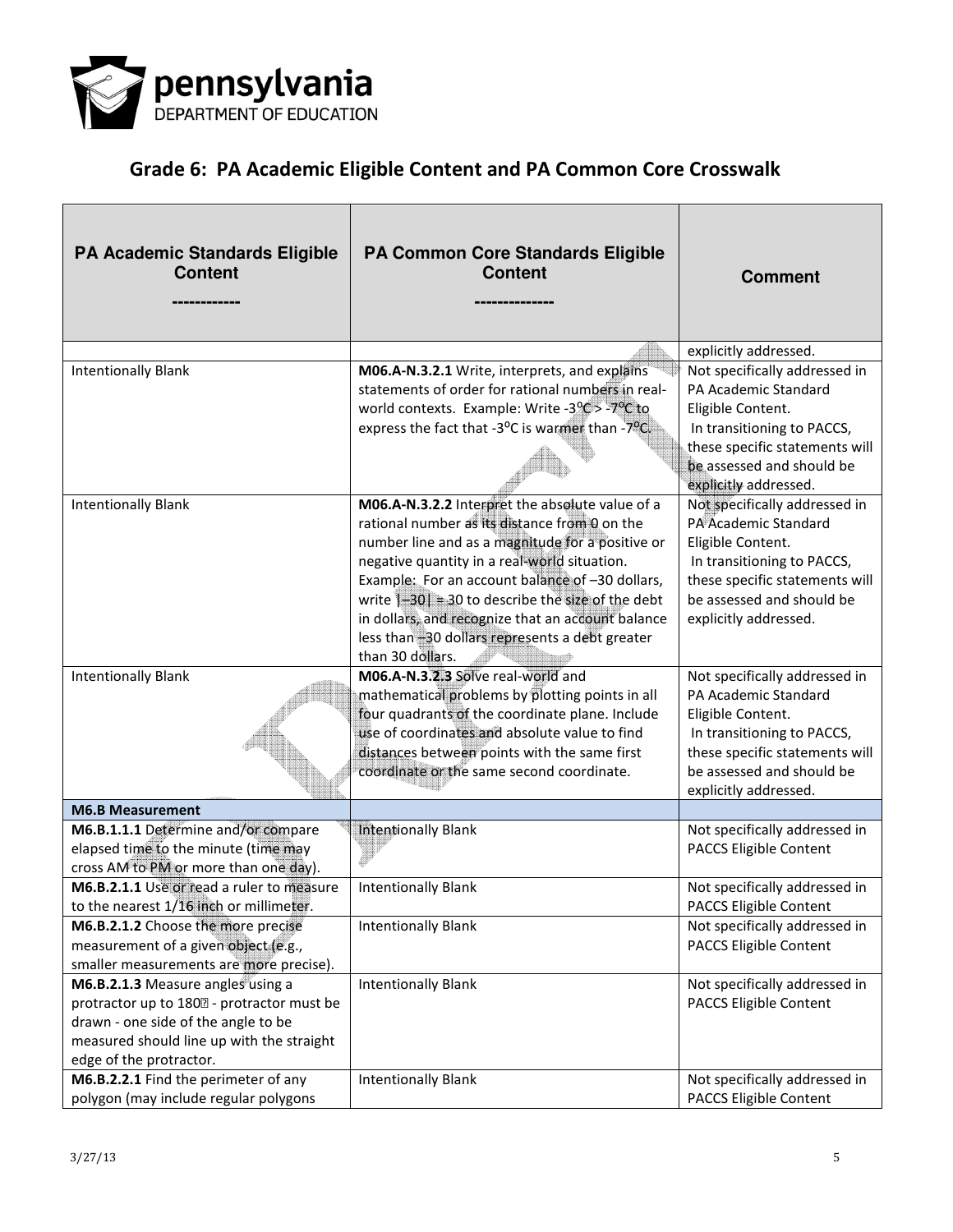

| <b>PA Academic Standards Eligible</b><br><b>Content</b>                                                                                                                                           | PA Common Core Standards Eligible<br><b>Content</b>                                                                                                                            | <b>Comment</b>                                                                                                                                                                                 |
|---------------------------------------------------------------------------------------------------------------------------------------------------------------------------------------------------|--------------------------------------------------------------------------------------------------------------------------------------------------------------------------------|------------------------------------------------------------------------------------------------------------------------------------------------------------------------------------------------|
| where only the measure of one side is<br>given - same units throughout).                                                                                                                          |                                                                                                                                                                                |                                                                                                                                                                                                |
| M6.B.2.3.1 Define, label and/or identify<br>right, straight, acute and obtuse angles.                                                                                                             | <b>Intentionally Blank</b>                                                                                                                                                     | Not specifically addressed in<br>PACCS Eligible Content                                                                                                                                        |
| <b>M6.C Geometry</b>                                                                                                                                                                              | M06.C-G Geometry                                                                                                                                                               |                                                                                                                                                                                                |
| M6.C.1.1.1 Identify, classify and/or<br>compare polygons (up to ten sides).                                                                                                                       | <b>Intentionally Blank</b>                                                                                                                                                     | Not specifically addressed in<br>PACCS Eligible Content                                                                                                                                        |
| M6.C.1.1.2 Identify and/or describe<br>properties of all types of triangles<br>(scalene, equilateral, isosceles, right,<br>acute, obtuse).                                                        | <b>Intentionally Blank</b>                                                                                                                                                     | Not specifically addressed in<br>PACCS Eligible Content.                                                                                                                                       |
| M6.C.1.1.3 Identify and/or determine the<br>measure of the diameter and/or radius of<br>a circle (when one or the other is given).                                                                | <b>Intentionally Blank</b>                                                                                                                                                     | Not specifically addressed in<br>PACCS Eligible Content                                                                                                                                        |
| M6.C.1.1.4 Identify and/or use the total<br>number of degrees in a triangle,<br>quadrilateral and/or circle.                                                                                      | <b>Intentionally Blank</b>                                                                                                                                                     | Not specifically addressed in<br>PACCS Eligible Content                                                                                                                                        |
| M6.C.1.2.1 Identify, describe and/or label<br>parallel, perpendicular or intersecting<br>lines.                                                                                                   | <b>Intentionally Blank</b>                                                                                                                                                     | Not specifically addressed in<br>PACCS Eligible Content                                                                                                                                        |
| M6.C.1.2.2 Identify, draw and/or label<br>points, planes, lines, line segments, rays,<br>angles and vertices.                                                                                     | <b>Intentionally Blank</b>                                                                                                                                                     | Not specifically addressed in<br>PACCS Eligible Content                                                                                                                                        |
| M6.C.3.1.1 Plot, locate or identify points<br>in Quadrant I and/or on the x and y axes<br>with intervals of 1, 2, 5 or 10 units - up to<br>a 200 by 200 grid. Points may be in-<br>between lines. | <b>Intentionally Blank</b>                                                                                                                                                     | Not specifically addressed in<br>PACCS Eligible Content                                                                                                                                        |
| Intentionally Blank                                                                                                                                                                               | M06.C-G.1.1.1 Determine the area of triangles<br>and special quadrilaterals (i.e., square, rectangle,<br>parallelogram, rhombus, and trapezoid).<br>Formulas will be provided. | Not specifically addressed in<br>PA Academic Standard<br>Eligible Content In<br>transitioning to PACCS, these<br>specific statements will be<br>assessed and should be<br>explicitly addressed |
| <b>Intentionally Blank</b>                                                                                                                                                                        | M06.C-G.1.1.2 Find the area of irregular or<br>compound polygons. Example: Find the area of<br>a room in the shape of an irregular polygon by<br>composing and/or decomposing. | Not specifically addressed in<br>PA Academic Standard<br>Eligible Content.<br>In transitioning to PACCS,<br>these specific statements will                                                     |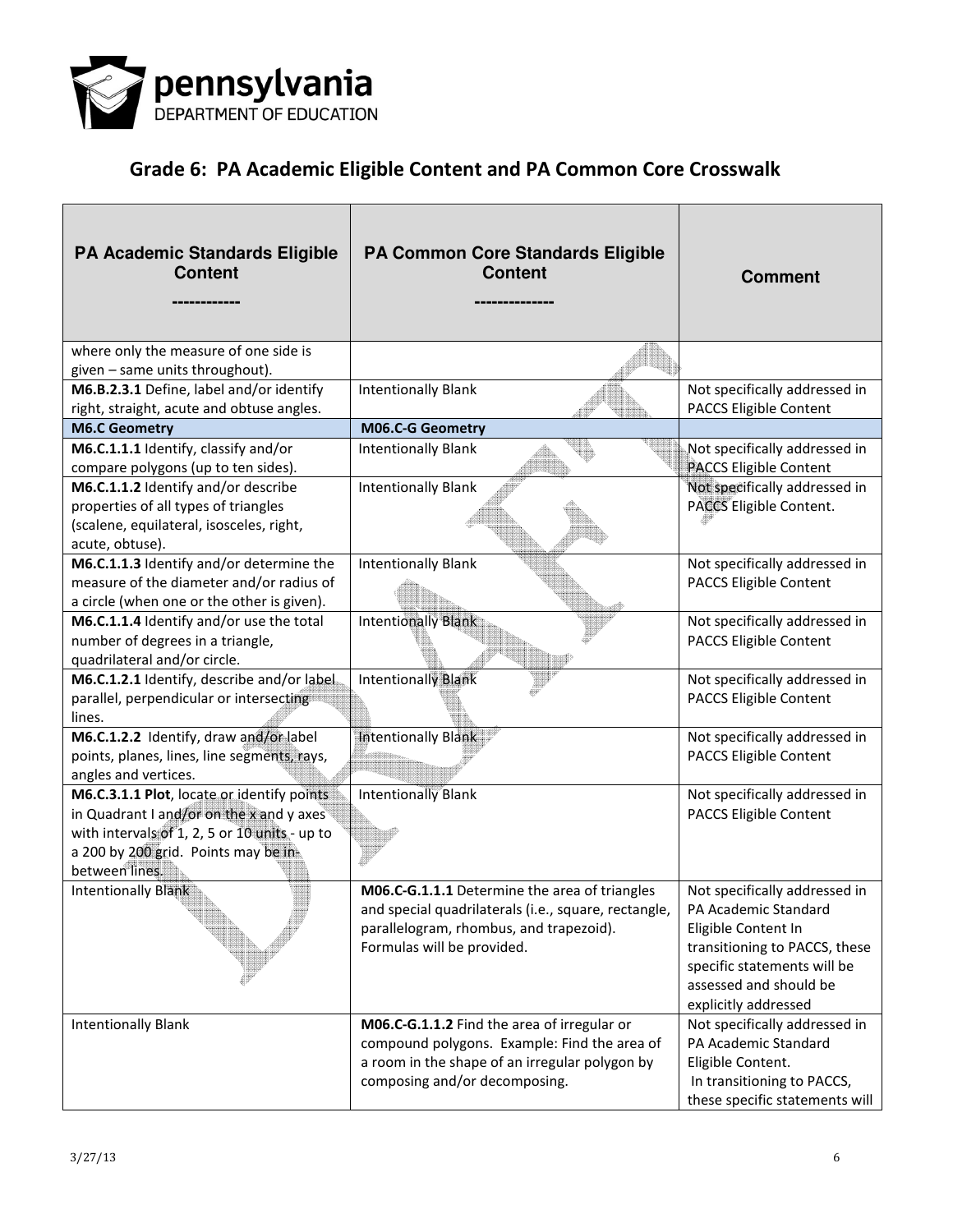

| <b>PA Academic Standards Eligible</b><br><b>Content</b>                                                                                                                                                       | <b>PA Common Core Standards Eligible</b><br><b>Content</b>                                                                                                                              | <b>Comment</b>                                                                                                                                                                                   |
|---------------------------------------------------------------------------------------------------------------------------------------------------------------------------------------------------------------|-----------------------------------------------------------------------------------------------------------------------------------------------------------------------------------------|--------------------------------------------------------------------------------------------------------------------------------------------------------------------------------------------------|
|                                                                                                                                                                                                               |                                                                                                                                                                                         | be assessed and should be                                                                                                                                                                        |
| <b>Intentionally Blank</b>                                                                                                                                                                                    | M06.C-G.1.1.3 Determine the volume of right<br>rectangular prisms with fractional edge lengths.<br>Formulas will be provided.                                                           | explicitly addressed.<br>Not specifically addressed in<br>PA Academic Standard<br>Eligible Content.<br>In transitioning to PACCS,<br>these specific statements will<br>be assessed and should be |
| <b>Intentionally Blank</b>                                                                                                                                                                                    | M06.C-G.1.1.4 Given coordinates for the<br>vertices of a polygon in the plane, use the<br>coordinates to find side lengths and area of the<br>polygon (limited to triangles and special | explicitly addressed.<br>Not specifically addressed in<br>PA Academic Standard<br>Eligible Content.<br>In transitioning to PACCS,                                                                |
|                                                                                                                                                                                                               | quadrilaterals). Formulas will be provided.                                                                                                                                             | these specific statements will<br>be assessed and should be<br>explicitly addressed.                                                                                                             |
| <b>Intentionally Blank</b>                                                                                                                                                                                    | M06.C-G.1.1.5 Represent three-dimensional<br>figures using nets made up of rectangles and<br>triangles.                                                                                 | Not specifically addressed in<br>PA Academic Standard<br>Eligible Content.<br>In transitioning to PACCS,<br>these specific statements will<br>be assessed and should be<br>explicitly addressed. |
| <b>Intentionally Blank</b>                                                                                                                                                                                    | M06.C-G.1.1.6 Determine the surface area of<br>triangular and rectangular prisms (including<br>cubes). Formulas will be provided.                                                       | Not specifically addressed in<br>PA Academic Standard<br>Eligible Content.<br>In transitioning to PACCS,<br>these specific statements will<br>be assessed and should be<br>explicitly addressed. |
| <b>M6.D Algebraic Concepts</b>                                                                                                                                                                                | <b>M06.B-E Expressions and Equations</b>                                                                                                                                                |                                                                                                                                                                                                  |
| M6.D.1.1.1 Create, extend or find a<br>missing element in a pattern displayed in a<br>table, chart or graph (pattern must show<br>at least 3 repetitions - may use up to 2<br>operations with whole numbers). | M06.D-S.1.1.3 Describe any overall pattern and<br>any deviations from the overall pattern with<br>reference to the context in which the data were<br>gathered.                          | PACCS describes pattern and<br>context                                                                                                                                                           |
| M6.D.1.2.1 Determine a rule based on a<br>pattern or illustrate a pattern based on a<br>given rule (displayed on a table, chart or<br>graph; pattern must show at least 3                                     | M06.D-S.1.1.3 Describe any overall pattern and<br>any deviations from the overall pattern with<br>reference to the context in which the data were<br>gathered.                          | PACCS describes pattern and<br>context                                                                                                                                                           |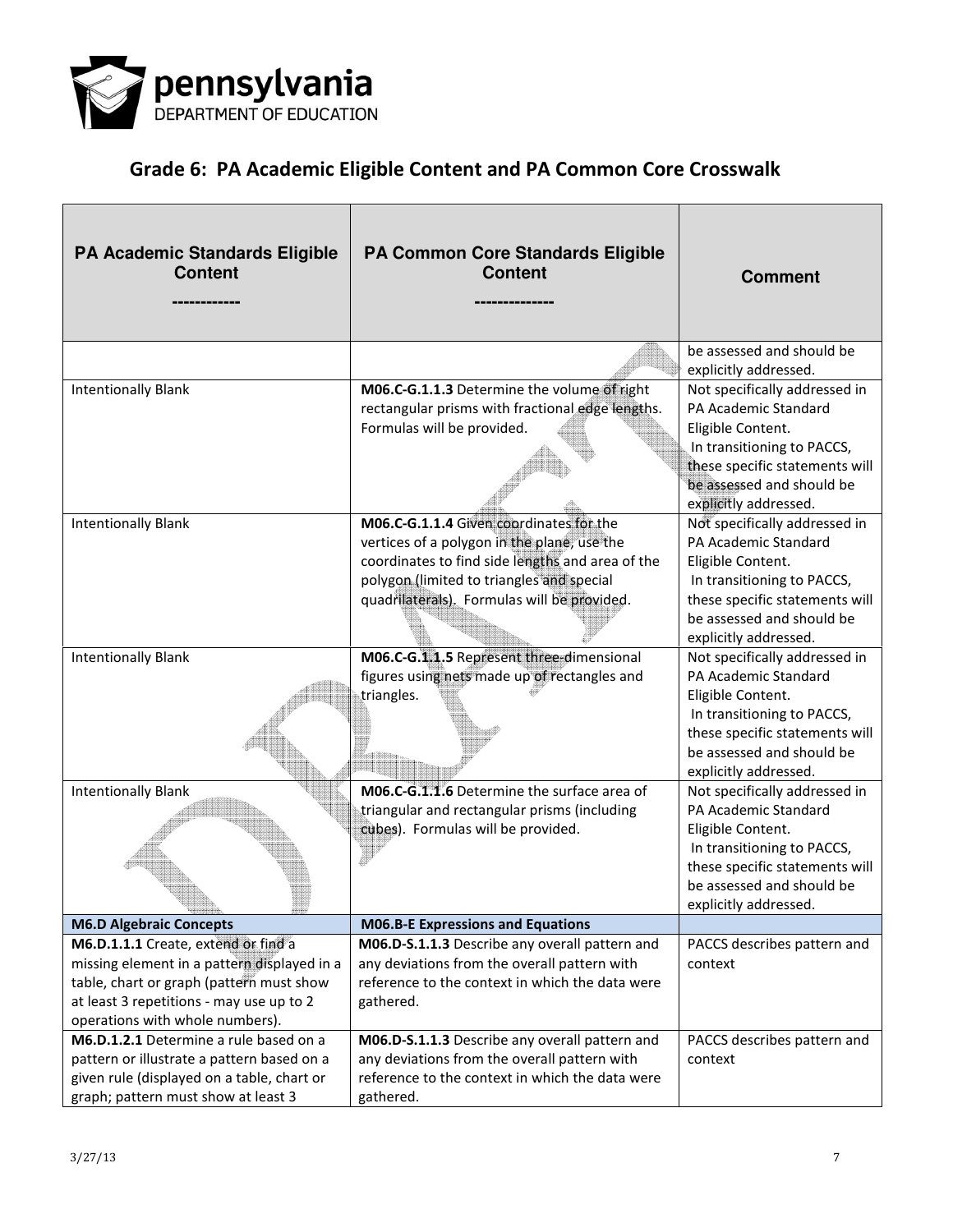

| <b>PA Academic Standards Eligible</b><br><b>Content</b> | PA Common Core Standards Eligible<br><b>Content</b>                                              | <b>Comment</b>                 |
|---------------------------------------------------------|--------------------------------------------------------------------------------------------------|--------------------------------|
| repetitions).                                           |                                                                                                  |                                |
| M6.D.2.1.1 Identify the inverse operation               | <b>Intentionally Blank</b>                                                                       | Not specifically addressed in  |
| needed to solve a one-step equation.                    |                                                                                                  | PACCS Eligible Content         |
| M6.D.2.1.2 Solve a one-step equation                    | M06.B-E.1.1.5 Apply the properties of                                                            | PACCS discusses distributive   |
| (i.e., using the inverse operation-whole                | operations to generate equivalent expressions.                                                   | property                       |
| numbers only).                                          | Example 1: Apply the distributive property to                                                    |                                |
|                                                         | the expression 3 $(2 + x)$ to produce the                                                        |                                |
|                                                         | equivalent expression $6 + 3x$ .                                                                 |                                |
|                                                         | Example 2: Apply the distributive property to                                                    |                                |
|                                                         | the expression $24x + 18y$ to produce the                                                        |                                |
|                                                         | equivalent expression $6(4x + 3y)$                                                               |                                |
|                                                         | Example 3: Apply properties of operations to<br>$y + y + y$ to produce the equivalent expression |                                |
|                                                         | Зγ.                                                                                              |                                |
| M6.D.2.2.1 Match an equation or                         | M06.B-E.1.1.1 Write and evaluate numerical                                                       | PACCS evaluate & identify      |
| expression involving one variable, to a                 | expressions involving whole-number exponents.                                                    | parts of an expression solve   |
| verbal math situation (one operation                    | M06.B-E.1.1.2 Write algebraic expressions from                                                   | equations & inequalities       |
| only).                                                  | verbal descriptions. Example: Express the                                                        |                                |
|                                                         | description "five less than twice a number" as 2y                                                | PA also interprets the results |
|                                                         | - 5.                                                                                             |                                |
|                                                         | M06.B-E.1.1.3 Identify parts of an expression                                                    |                                |
|                                                         | using mathematical terms (e.g., sum, term,                                                       |                                |
|                                                         | product, factor, quotient, coefficient, quantity).                                               |                                |
|                                                         | Example: Describe the expression 2 (8 + 7) as a                                                  |                                |
|                                                         | product of two factors.                                                                          |                                |
|                                                         | MO6.B-E.1.1.4 Evaluate expressions at specific                                                   |                                |
|                                                         | values of their variables, including expressions                                                 |                                |
|                                                         | that arise from formulas used in real-world                                                      |                                |
|                                                         | problems. Example: Evaluate the expression b2<br>- 5 when b = 4.                                 |                                |
|                                                         | M06.B-E.2.1.1 Use substitution to determine                                                      |                                |
|                                                         | whether a given number in a specified set makes                                                  |                                |
|                                                         | an equation or inequality true.                                                                  |                                |
|                                                         | M06.B-E.2.1.2 Write algebraic expressions to                                                     |                                |
|                                                         | represent real-world or mathematical problems.                                                   |                                |
|                                                         | M06.B-E.2.1.3 Solve real-world and                                                               |                                |
|                                                         | mathematical problems by writing and solving                                                     |                                |
|                                                         | equations of the form $x + p = q$ and $px = q$ for                                               |                                |
|                                                         | cases in which p, q and x are all non-negative                                                   |                                |
|                                                         | rational numbers.                                                                                |                                |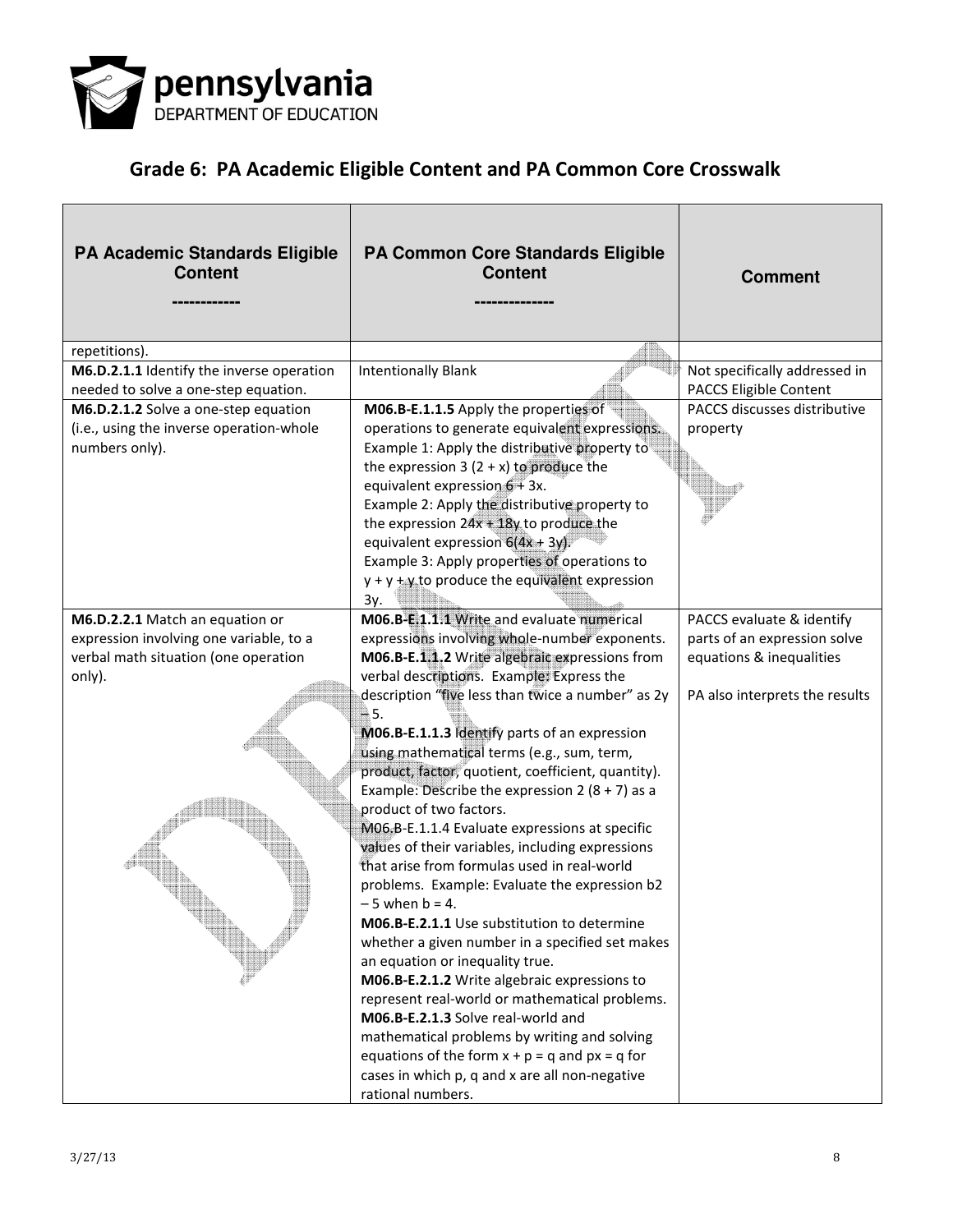

| <b>PA Academic Standards Eligible</b><br><b>Content</b>                                                                                                                                                                                                                      | <b>PA Common Core Standards Eligible</b><br><b>Content</b>                                                                                                                                                                                                                                        | <b>Comment</b>                                                                                                                                                                                   |
|------------------------------------------------------------------------------------------------------------------------------------------------------------------------------------------------------------------------------------------------------------------------------|---------------------------------------------------------------------------------------------------------------------------------------------------------------------------------------------------------------------------------------------------------------------------------------------------|--------------------------------------------------------------------------------------------------------------------------------------------------------------------------------------------------|
| <b>Intentionally Blank</b>                                                                                                                                                                                                                                                   | M06.B-E.2.1.4 Write an inequality of the form x<br>> c or x < c to represent a constraint or condition<br>in a real-world or mathematical problem and/or<br>represent solutions of such inequalities on<br>number lines.                                                                          | Not specifically addressed in<br>PA Academic Standard<br>Eligible Content.<br>In transitioning to PACCS,<br>these specific statements will<br>be assessed and should be<br>explicitly addressed. |
| <b>Intentionally Blank</b>                                                                                                                                                                                                                                                   | M06.B-E.3.1.1 Write an equation to express the<br>relationship between the dependent and<br>independent variables. Example: In a problem<br>involving motion at constant speed, write the<br>equation d = 65t to represent the relationship<br>between distance and time.                         | Not specifically addressed in<br>PA Academic Standard<br>Eligible Content.<br>In transitioning to PACCS,<br>these specific statements will<br>be assessed and should be<br>explicitly addressed. |
| <b>Intentionally Blank</b>                                                                                                                                                                                                                                                   | M06.B-E.3.1.2 Analyze the relationship between<br>the dependent and independent variables using<br>graphs and tables, and/or relate these to an<br>equation.                                                                                                                                      | Not specifically addressed in<br>PA Academic Standard<br>Eligible Content.<br>In transitioning to PACCS,<br>these specific statements will<br>be assessed and should be<br>explicitly addressed. |
| <b>M6.E Data Analysis and Probability</b>                                                                                                                                                                                                                                    | M06.D-S Statistics and Probability                                                                                                                                                                                                                                                                |                                                                                                                                                                                                  |
| M6.E.1.1.1 Analyze data and/or answer<br>questions pertaining to data represented<br>in frequency tables, circle graphs, double<br>bar graphs, double line graphs or line plots<br>(for circle graphs, no computation with<br>percent's).                                    | M06.D-S.1.1.1 Display numerical data in plots on<br>a number line, including dot plots, histograms,<br>and box-and-whisker plots.<br>MO6.B-E.3.1.2 Analyze the relationship between<br>the dependent and independent variables using<br>graphs and tables, and/or relate these to an<br>equation. | PACCS addresses display for<br>this eligible content and<br>addresses the variables                                                                                                              |
| M6.E.1.1.2 Choose the appropriate<br>representation for a specific set of data<br>(choices should be the same type of<br>graph).                                                                                                                                             | M06.D-S.1.1.3 Describe any overall pattern and<br>any deviations from the overall pattern with<br>reference to the context in which the data were<br>gathered.                                                                                                                                    | PACCS addresses patterns<br>and data                                                                                                                                                             |
| M6.E.1.1.3 Display data in frequency<br>tables, circle graphs, double-bar graphs,<br>double line graphs or line plots using a<br>title, appropriate scale, labels and a key<br>when needed.<br>Circle graphs for open-ended items must<br>show a center point and tic marks. | M06.D-S.1.1.4 Relate the choice of measures of<br>center and variability to the shape of the data<br>distribution and the context in which the data<br>were gathered.                                                                                                                             | PACCS extends to the<br>context of the data                                                                                                                                                      |